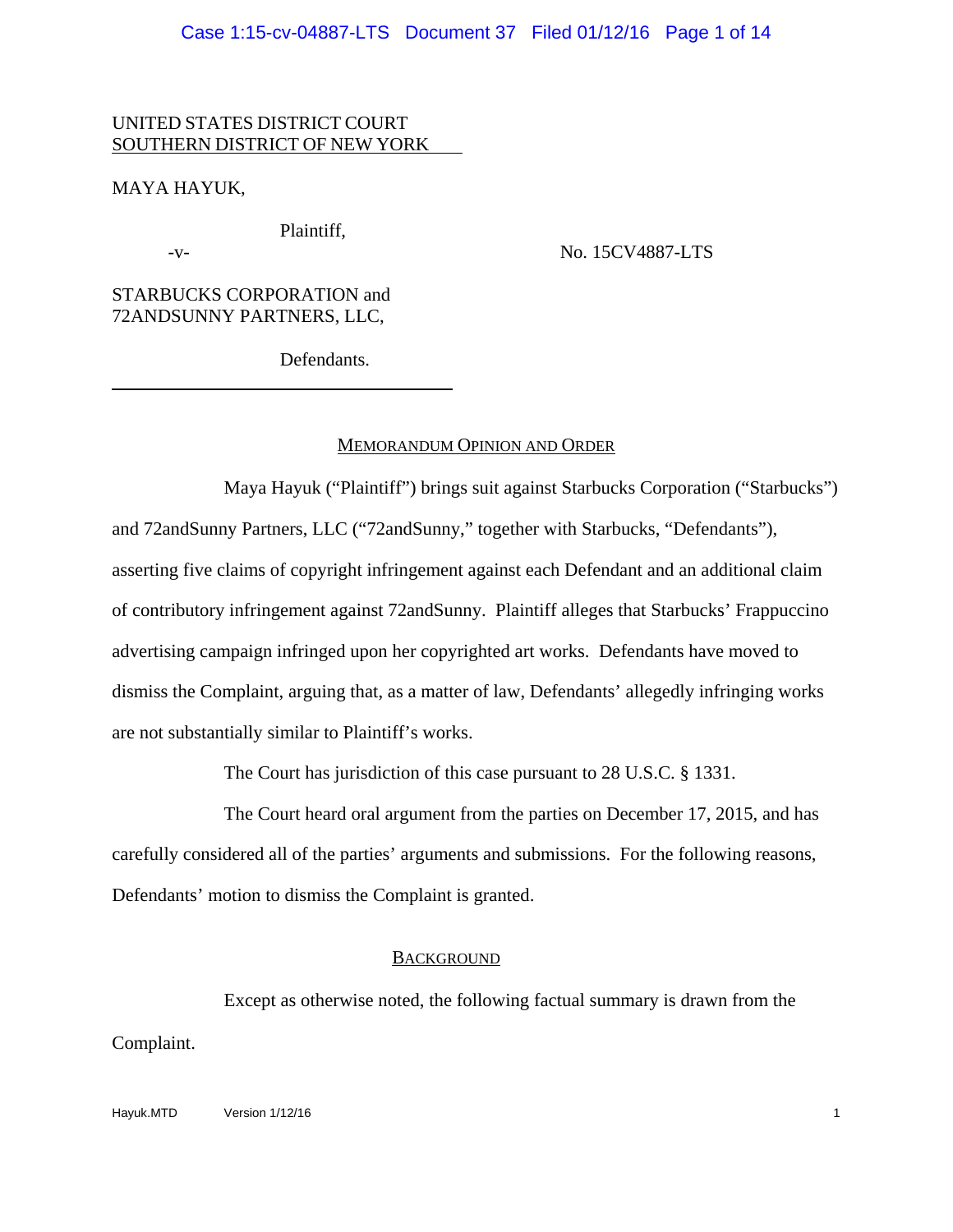### Case 1:15-cv-04887-LTS Document 37 Filed 01/12/16 Page 2 of 14

Plaintiff is a visual artist of international renown, whose work has been exhibited in shows, featured in publications, and reported on in art-related media. (See Compl. ¶¶ 9-12.) Plaintiff is often commissioned to paint murals, and has selectively licensed her artwork for use on consumer products. (See id. ¶¶ 13-14.) Plaintiff has a unique and distinctive style that is very recognizable, and her art work is sought after by individual collectors, museums and corporations around the world. (See id. ¶ 9.)

Between 2009 and 2011, Plaintiff created the five original works of art that are the subjects of the instant litigation. The works are entitled: (1) Hands Across the Universe (Portrait of the Aura of Imam Bowie) ("Hands Across the Universe"); (2) The Universe; (3) The Universe II; (4) Sexy Gazebo; and (5) Kites #1 (collectively, the "Hayuk Works"). (See id.  $\P$ 15-19, Exs. A-D.) Plaintiff registered her copyright in each of the Hayuk Works with the United States Copyright Office between 2009 and 2011. (Id.)

The Hayuk Works are typified by the use of bold colors, geometric shapes such as rays, lines, stripes and circles, layering of colors and hues, and texture produced by dripping or layering of paint. The Court has examined carefully each of the Hayuk Works, as well as the allegedly infringing Starbucks advertising material.<sup>1</sup> Three of the Hayuk Works—Hands Across the Universe, The Universe, and The Universe II (together, the "Universe Works")—share similar features. (See id. Exs. A-B.) In each painting, rays of varying bright colors and varying thicknesses move away from two focal points, one on the right side and one on the left side of

 $1$  In a copyright infringement action, "the works themselves supersede and control contrary descriptions of them, including any contrary allegations, conclusions or descriptions of the works contained in the pleadings." See Peter F. Gaito Architecture, LLC v. Simone Dev. Corp., 602 F.3d 57, 64 (2d Cir. 2010) (citations omitted).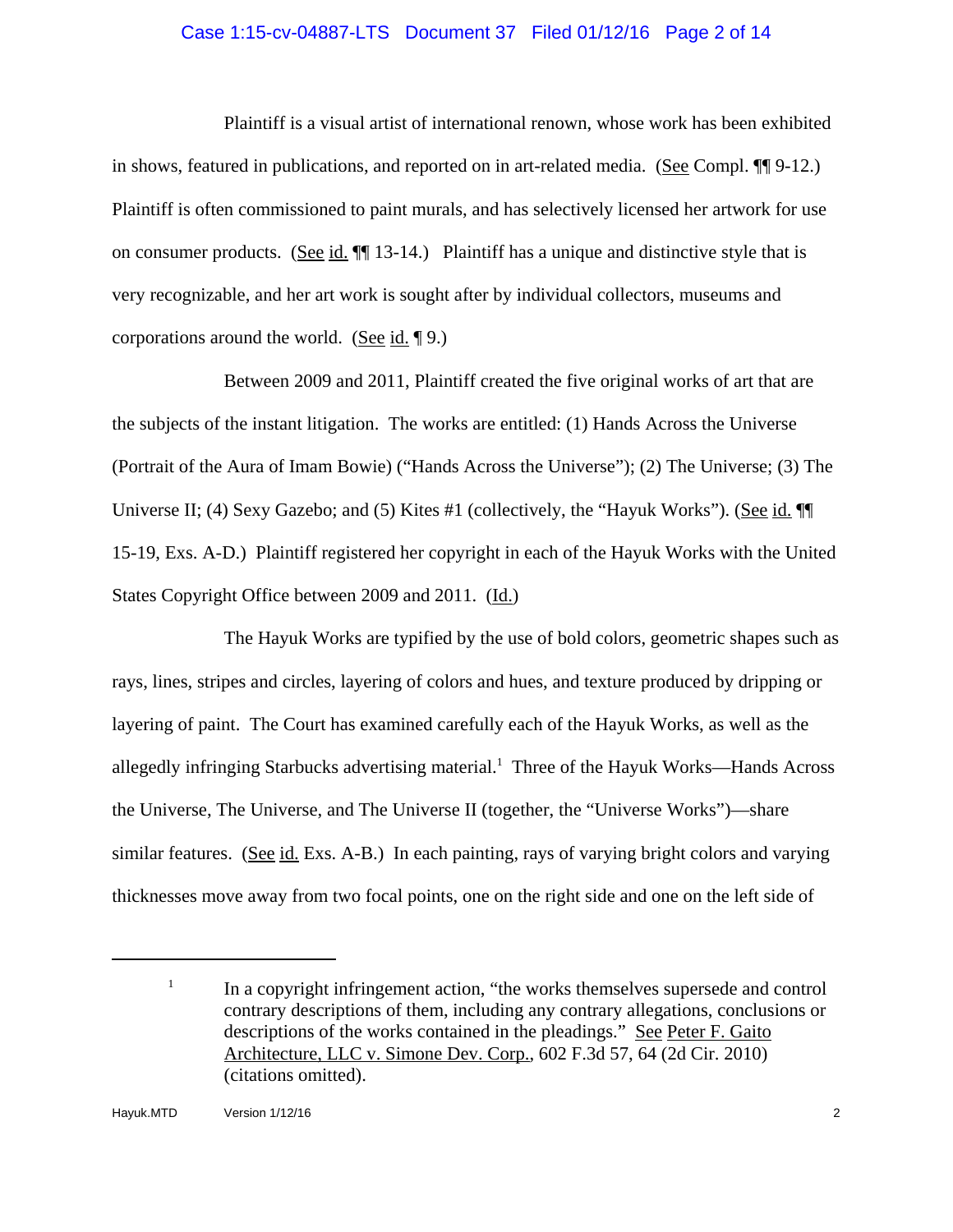#### Case 1:15-cv-04887-LTS Document 37 Filed 01/12/16 Page 3 of 14

the work. The rays increase in thickness as they move away from the two focal points, and they intersect and overlap to create an interlaced geometric diamond shape in the center. Some of the rays end in a rounded tip, with a contrasting colored circle painted inside the rounded tip. A multitude of colors is used, with orange, yellow, cyan, and magenta being the dominant colors, supplemented by small amounts of green, red, ultramarine, black, red-violet, and black-violet. The colored rays overlap in varying degrees of opacity and transparency such that some colors are visible underneath others. The works also have visible paint drip marks and scrapings.

Sexy Gazebo (id. Ex. C), is a painting on three interior surfaces of a four-sided structure. It has four focal points from which multicolored rays extend outward in all directions. The rays overlap with one another across the painting, creating a series of geometric diamond shapes. Some of the rays appear to shift or be cut off as they extend outward, creating a kaleidoscopic effect, where blocks of individual rays are interrupted or suspended on top of other rays. The colors primarily used are orange, yellow, green, cyan, magenta, blue, black, and white, some of which appear neon in quality. As in the Universe Works, the opacity and transparency of the colors vary, and paint drip marks and scrapings are visible.

Kite #1 (id. Ex. D), is a painting with a prominent, multi-colored diamond shape at the center that is produced by a dense and overlapping weave of vertical, horizontal and diagonal lines of varying thicknesses. The colored lines used overlap in varying degrees of opacity and transparency such that some colors are visible underneath others. Various colors are used, primarily orange, yellow, cyan, and magenta, supplemented by small amounts of green, red, ultramarine, black, red violet, and black-violet. There is a fairly prominent line in black on the left side of the painting. There are also visible paint drip marks and scrapings throughout.

Defendant 72andSunny is an advertising agency which, at all relevant times, was Hayuk.MTD Version 1/12/16 3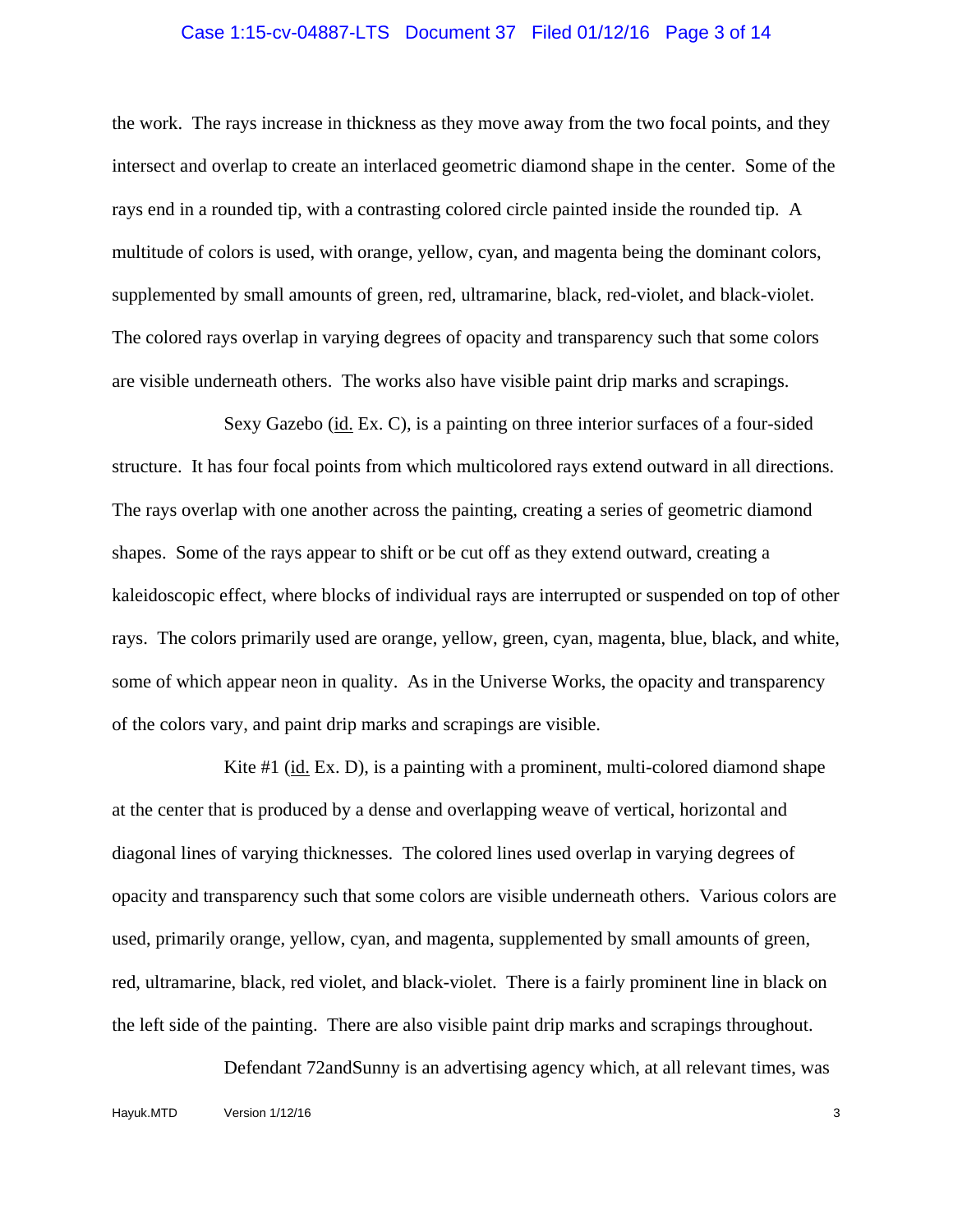#### Case 1:15-cv-04887-LTS Document 37 Filed 01/12/16 Page 4 of 14

developing an advertising and media campaign for one of its clients, Defendant Starbucks, and acted as Starbucks' agent. (Id. ¶¶ 20, 22.) On or about October 10, 2014, 72andSunny contacted Plaintiff by email to see if she was interested in creating artwork for a proposed Starbucks campaign. (Id. ¶ 21.) Prior to giving Plaintiff details of the proposed Starbucks campaign, 72andSunny asked Plaintiff to sign a Non-disclosure Agreement. (Id.) Between October 12 and October 20, Plaintiff, through her counsel, discussed the terms of the proposed Starbucks campaign with 72andSunny. (Id. ¶ 23.) On October 20, 2014, Plaintiff, through her counsel, declined the offer by email, and 72andSunny acknowledged the rejection the same day. (Id. ¶ 25.)

Plaintiff alleges that, notwithstanding her decision to decline Defendants' offer to use her artwork in its campaign for its Frappuccino product (the "Frappuccino Campaign"), Starbucks created artwork that is substantially similar to one or more of the Hayuk Works and used that substantially similar artwork for the Frappuccino Campaign. (Id. ¶ 26.) Plaintiff alleges that the Frappuccino Campaign is essentially identical to the Starbucks campaign 72andSunny proposed to Plaintiff. (Id. 197.)

The Complaint includes representative examples of the Frappuccino Campaign and the artwork that allegedly infringed the Hayuk Works, comprising artwork on Frappuccino cups, websites, and on signage at Starbucks' retail locations (together, "Frappuccino Prints"), as well as in promotional videos ("Frappuccino Videos," and, together with Frappuccino Prints, the "Frappuccino Works"). (Id.  $\llbracket 31.$ ) Although their specific features vary slightly, the allegedly infringing Frappuccino Prints generally consist of one or more Frappuccino cups with a green straw coming out of a domed lid shape, and colored lines radiating out from the straw that define, and cross at irregular angles within, a triangular shape whose base faces upward. (See id.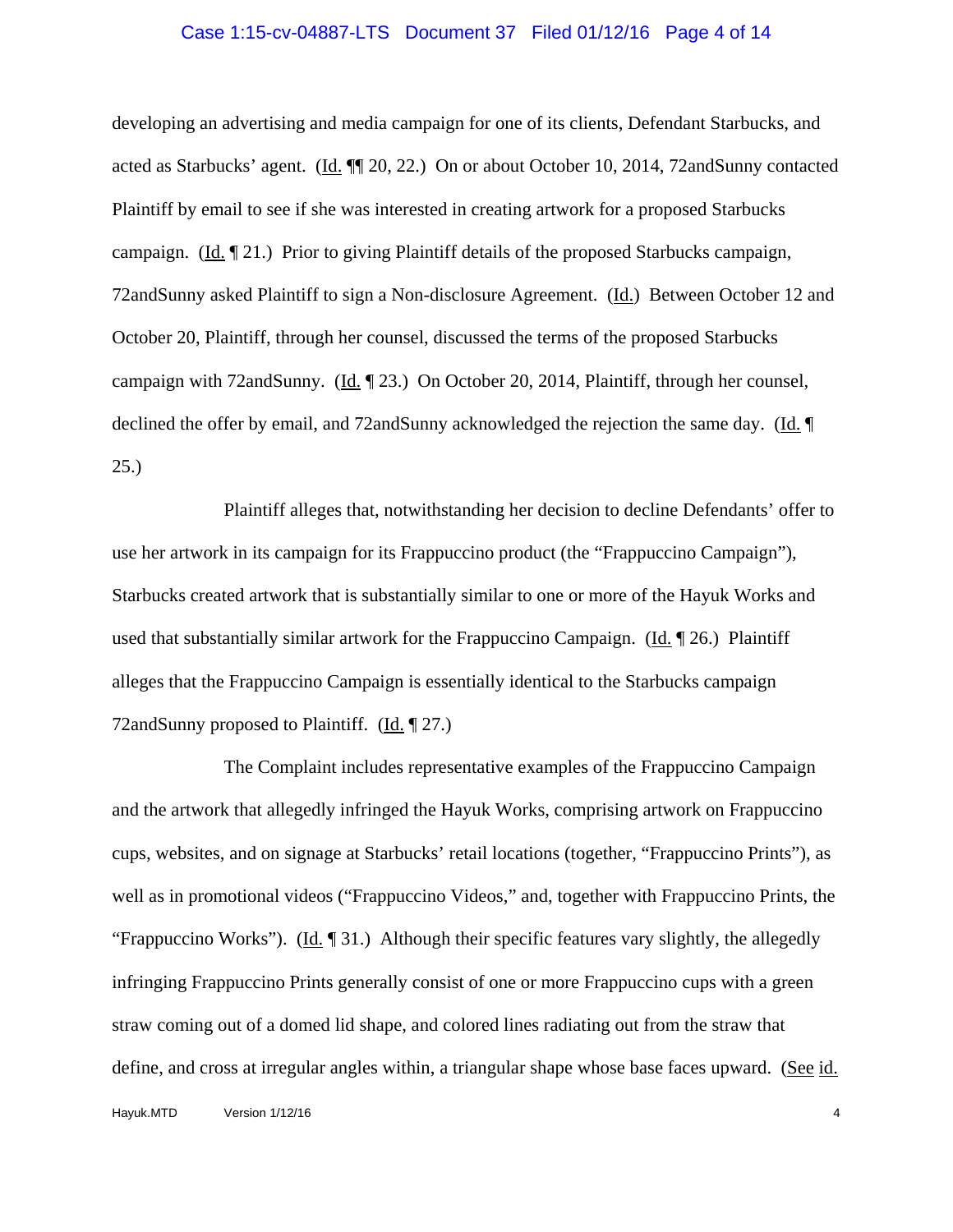## Case 1:15-cv-04887-LTS Document 37 Filed 01/12/16 Page 5 of 14

pp. 10-13, 16-18.) Not all of the lines emanate from the straw; some begin at the sides of the triangle. The lines also vary in thickness and the direction in which they thicken. The design on the Frappuccino cup also includes a color-filled triangle, whose base faces upward, and the origin point of the triangle is the top of the "i" in the word "mini" at the bottom of the cup. (Id. p. 14.) A multitude of colors is used in the design, including blue, yellow, red, green, magenta, and purple. The Complaint also includes screen shots from Frappuccino Videos. Each of the videos is fifteen to sixteen seconds long, and includes an animation in which two Frappuccino chalk outlines merge into one, overlapping colored rays fill the outline, spilling out to create a triangle shape composed of non-overlapping colored rays emanating from the straw in roughly a triangular or fan shape. (See Brankov Decl. Ex. B.) In the next few frames, the lines explode through the straw in a jumble of colored rays that lengthen in various directions to fill the screen. The next ten seconds consist of scenes of youth depicted as having fun in various recreational activities, such as jumping into a lake, riding skateboards, making s'mores around a bonfire on the beach, and laughing in the sun. The same animation from the beginning then reappears and the colored rays go back into a shape of a Frappuccino cup, and split into two cups. The last few seconds each of the videos feature Starbucks promotional text, flanked by the two Frappuccinos. The Complaint includes a screen shot of the initial Frappuccino cups being filled with the colored rays, and a screen shot of the explosion of the rays<sup>2</sup> ( $\underline{Id}$ , pp. 14-15.)

Plaintiff filed the instant lawsuit on June 23, 2015, asserting five claims of

<sup>&</sup>lt;sup>2</sup> Also included in the Complaint is a screen shot of two young women drinking Frappuccinos, one of whom wears sunglasses that has lenses filled with the colored ray design. This screen shot, however, does not come from the Frappuccino Videos and, according to Defendants, is a screen shot from a 2014 Starbucks campaign that predates the Defendants' approach of Plaintiff.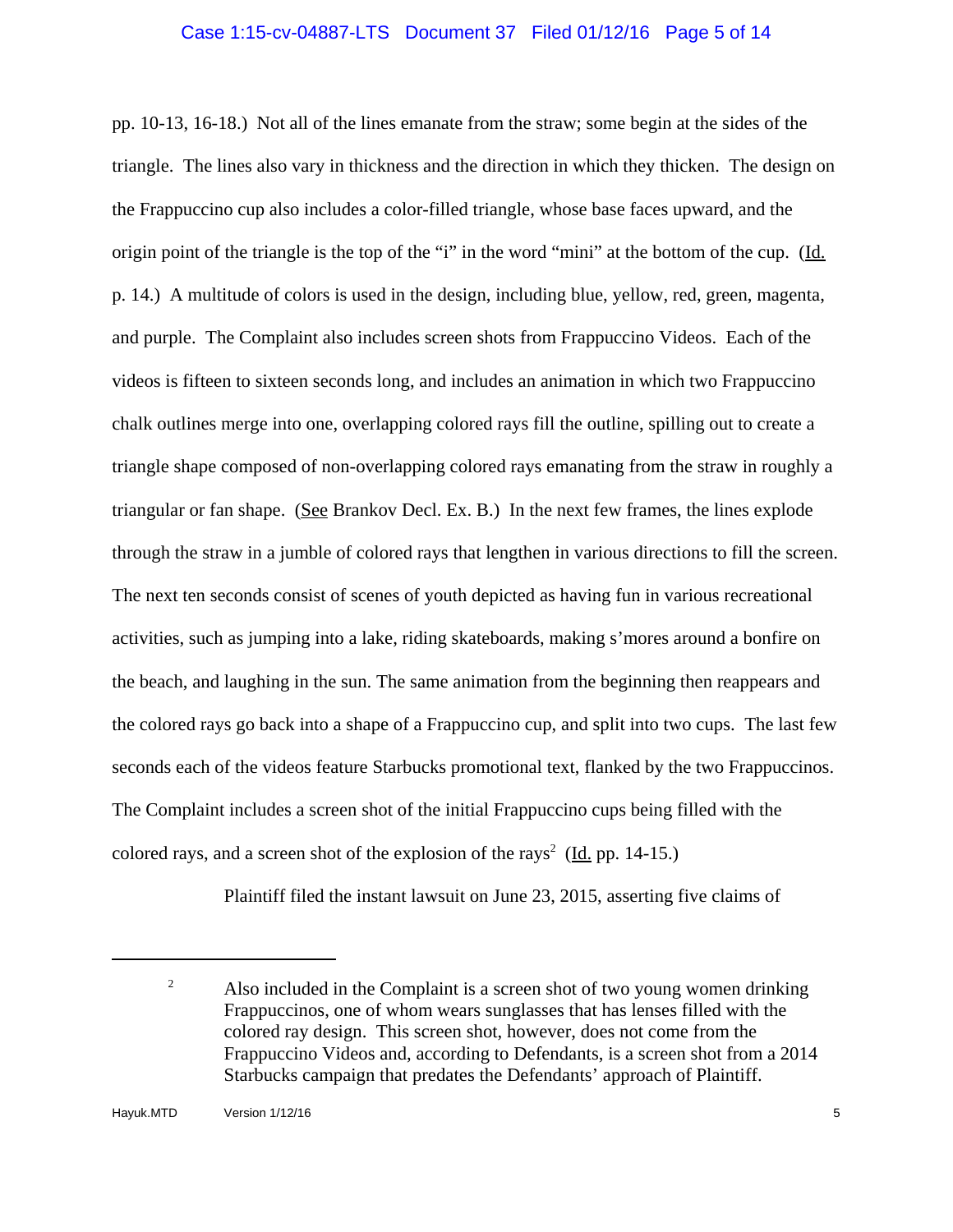#### Case 1:15-cv-04887-LTS Document 37 Filed 01/12/16 Page 6 of 14

copyright infringement against each Defendant, one for each Hayuk Work, and one claim of contributory copyright infringement of the Hayuk Works against 72andSunny. Plaintiff seeks a preliminary and permanent injunction, monetary damages, including statutory damages, and attorneys' fees and costs.

Defendants have moved to dismiss the Complaint in its entirety, arguing that Plaintiff cannot state a viable claim for infringement of her copyrights in the Hayuk Works because the allegedly infringing Frappuccino Works are not substantially similar to the Hayuk Works.

#### **DISCUSSION**

To establish copyright infringement, a plaintiff must demonstrate: (1) ownership of a valid copyright, and (2) copying of constituent elements of the work that are original. Feist Publications Inc. v. Rural Tel. Serv. Co., Inc., 499 U.S. 340, 361 (1991). To establish the second element, copying, a plaintiff must show that "(1) the defendant actually copied the plaintiff's work; and (2) the copying is illegal because a 'substantial similarity' exists between the defendant's work and the protectible elements of the plaintiff's work." Streetwise Maps, Inc. v. VanDam, Inc., 159 F.3d 739, 747 (2d Cir. 1998) (citations omitted). Here, Plaintiff does not claim that any of the Frappuccino Works is an exact copy of all or any portion of any of the Hayuk Works. Rather, she asserts that the Frappuccino Works are substantially similar in total look and feel to some or all of the Hayuk Works. Apart from exact copying of a portion of a work, a defendant may infringe upon a plaintiff's work by misappropriating the "total concept and feel" of the protectible elements of a particular work. The total concept and feel test functions as a reminder that infringement of a work can occur through not only literal copying,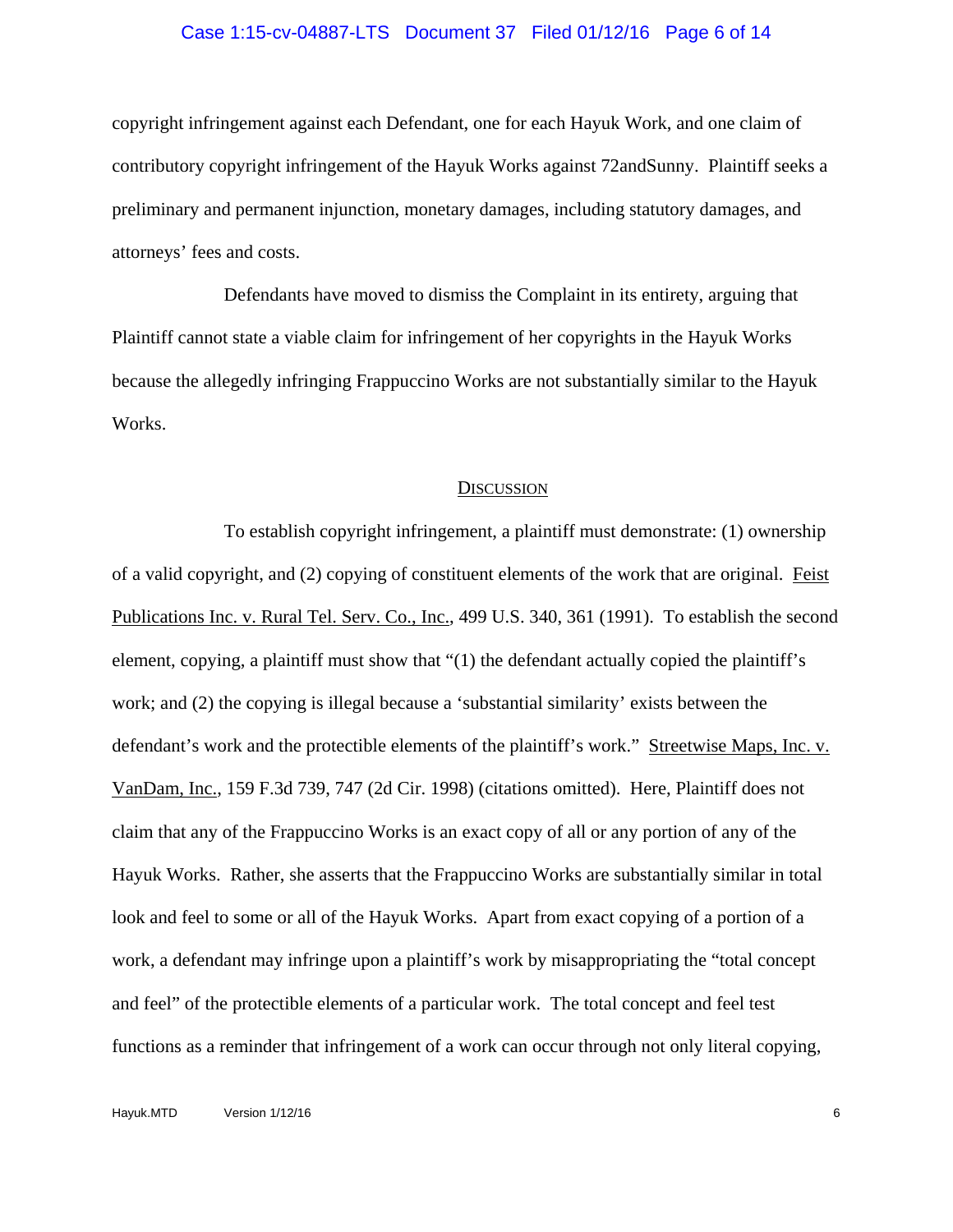#### Case 1:15-cv-04887-LTS Document 37 Filed 01/12/16 Page 7 of 14

but through "parroting properties that are apparent only when numerous aesthetic decisions embodied in the plaintiff's work of art . . . are considered in relation to one another." Tufenkian Import/Export Ventures, Inc. v. Einstein Moomjy, Inc., 338 F.3d 127, 134 (2d Cir. 2003).

It is, however, an axiom of copyright law that copyright does not protect "ideas," only their expression and, when "a given idea is inseparably tied to a particular expression" so that "there is a 'merger' of idea and expression," courts may deny protection to the expression "in order to avoid conferring a monopoly on the idea to which it inseparably is tied." See Mannion v. Coors Brewing Co., 377 F. Supp. 2d 444, 455-56 (S.D.N.Y. 2005) (citation omitted). Similarly, "raw materials" such as colors, letters, descriptive facts and "the catalogue of geometric forms" are a part of the public domain, and not protectible. See Tufenkian, 338 F.3d at 132.

The standard test for substantial similarity, also known as the "ordinary observer test," asks whether "an ordinary observer, unless he set out to detect the disparities [between the works], would be disposed to overlook them, and regard [the] aesthetic appeal as the same." Peter F. Gaito Architecture LLC v. Simone Dev. Corp., 602 F.3d 57, 66 (2d Cir. 2010) (internal quotation marks and citation omitted). Where faced with works "that have both protectible and unprotectible elements," the analysis must be "more discerning," and involves an "attempt to extract the unprotectible elements from . . . consideration and ask[s] whether the protectible elements, standing alone, are substantially similar." Id. (internal quotation marks and citations omitted). The Second Circuit has cautioned that the "more discerning" test is not a directive to "dissect [the works] into their separate components" and simply compare only those elements which are in themselves copyrightable. Id. The inquiry remains principally guided by a comparison of the "total concept and overall feel" of the works in question and, in the end,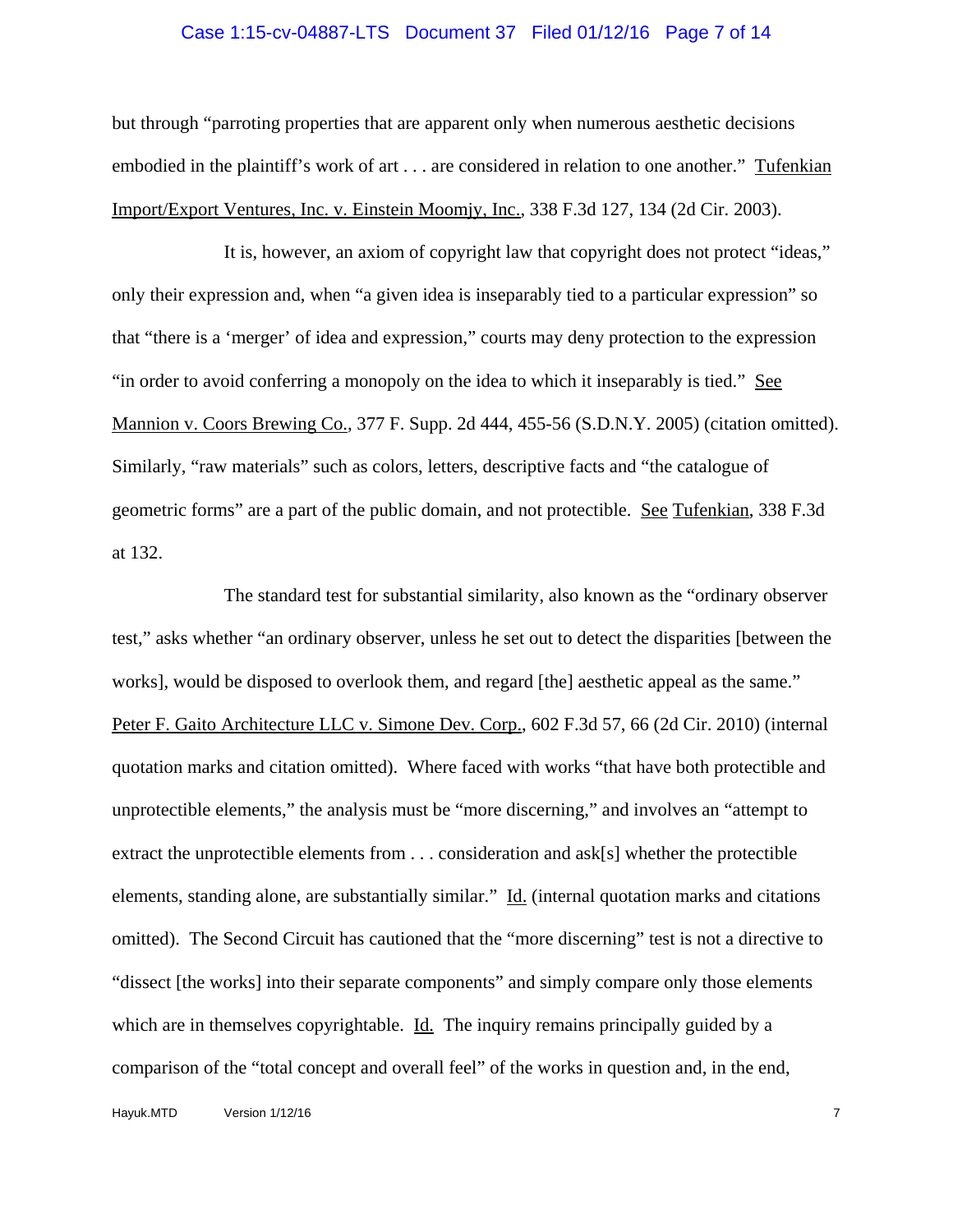#### Case 1:15-cv-04887-LTS Document 37 Filed 01/12/16 Page 8 of 14

"necessarily focuses on whether the alleged infringer has misappropriated the original way in which the author has selected, coordinated, and arranged the elements of his or her work." Id. (internal quotation marks and citations omitted). At the same time, the "total concept and feel" inquiry "is not carte blanche to rest findings of infringement on vague or amorphous determinations." Mena v. Fox Entm't Grp., Inc., No. 11 Civ. 5501, 2012 WL 47441389, at \*6 (S.D.N.Y. Sept. 29, 2012).

Where the works in question are attached to a plaintiff's complaint, "it is entirely appropriate for the district court to consider the similarity between the works in connection with a motion to dismiss, because the court has all that is necessary to make such an evaluation." Peter F. Gaito Architecture, 602 F.3d at 64. If the court determines, upon a visual comparison of the works, that "the similarity between two works concerns only non-copyrightable elements of the plaintiff's work, or [that] no reasonable jury, properly instructed, could find [that] the two works are substantially similar," a court may dismiss a copyright infringement complaint upon a Rule  $12(b)(6)$  motion. Id.

Plaintiff urges the Court to apply the "ordinary observer" test, asserting that "the Hayuk Works are not composed of unpreotecable [sic] elements - they are fine art, creations of pure imagination" and "incapable of being parsed into protectable and unprotectable elements." (Pl. Opp. 6.) The mere status of being "fine art," assuming the Hayuk Works to be such, does not, however, confer automatic protection over the entirety of the works, and Plaintiff cites no authority to support this proposition. Indeed, courts routinely have distinguished protectible and unprotectible elements in analyzing claims for infringement of works of "fine art." See, e.g., Dean v. Cameron, 53 F. Supp. 3d 641, 648 (S.D.N.Y. 2014) (comparing paintings to the movie Avatar). The Hayuk Works make use of standard geometric forms such as circles, lines and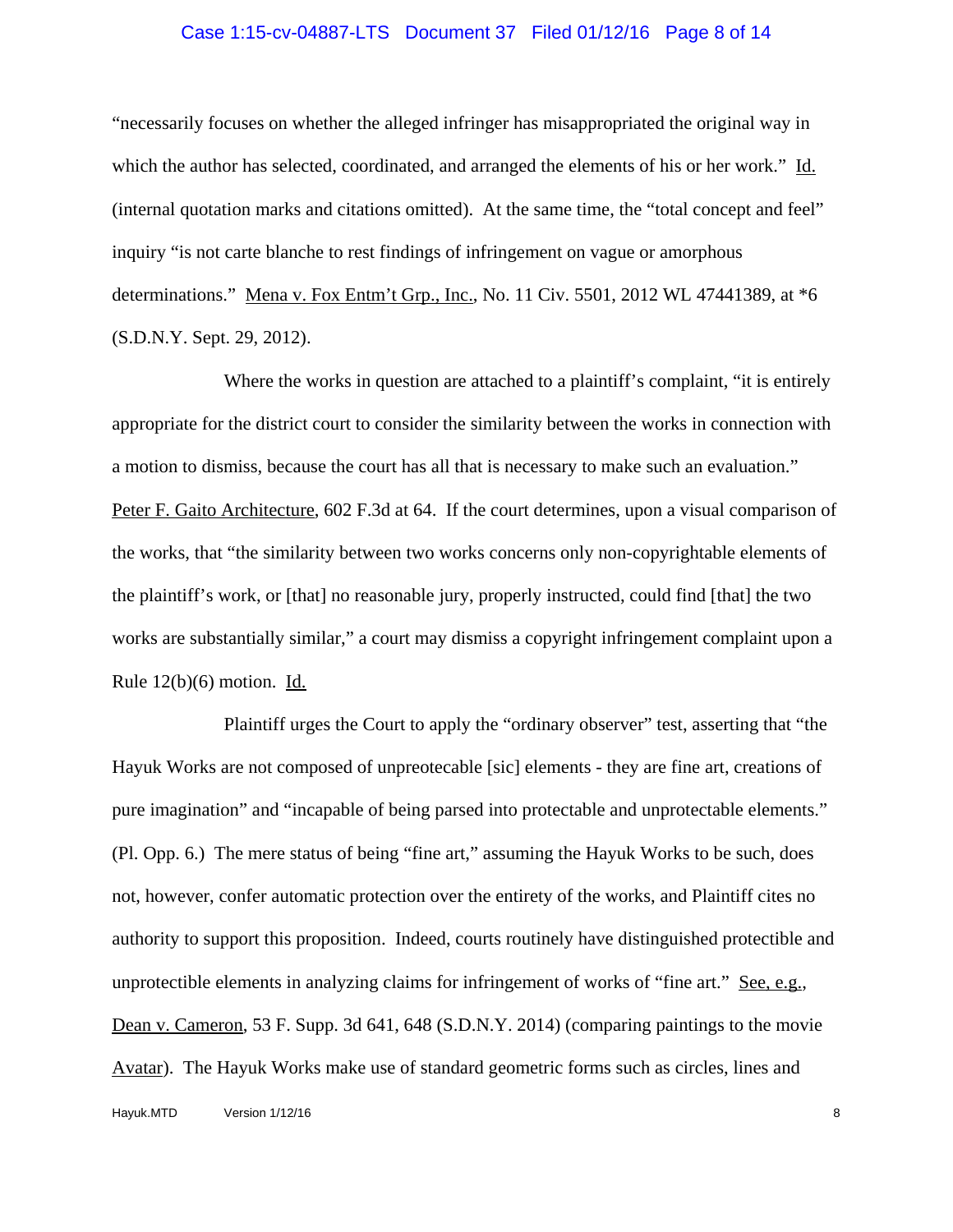#### Case 1:15-cv-04887-LTS Document 37 Filed 01/12/16 Page 9 of 14

rays, as well as colors and textures. Those basic elements of artistic creation are not protectible, and the "more discerning" observer test therefore applies. See Tufenkian, 338 F.3d at 132. Application of the "more discerning" observer test requires inquiry into whether "the protectible elements, standing alone, are substantially similar" to the allegedly infringing work. See William v. Crichton, 84 F.3d 581, 588 (2d Cir. 1996) (quoting Knitwaves, Inc. v. Lollytogs Ltd., 71 F.3d 996, 1002 (2d Cir. 1995) (internal quotation marks omitted)). The Court is mindful, however, that in comparing the"total concept and feel" of the protectible elements of the work—i.e. "the original way in which the author has selected, coordinated, and arranged the elements of [] her work"—the Court should not view the work as broken down into its component parts. See Peter F. Gaito Architecture, 602 F.3d at 66.

Plaintiff's Complaint, in addition to including reproductions of the Hayuk Works in their entirety, also includes a side-by-side comparison of some of the Frappuccino Works to cropped and rotated versions of each of the Hayuk Works. (See Compl. p. 21; see also Brankov Decl. Ex. C.) However, Plaintiff does not allege nor contend that Defendants are only infringing upon sub-portions of the Hayuk Works. Rather, Plaintiff asserts that the Frappuccino Works appropriate the "total concept and feel" of the Hayuk Works in their entirety. (See Pl. Opp. 9- 22.) Plaintiff also admits that Defendants have not created "carbon copies" of the Hayuk Works. She contends that they have infringed her copyrights by misappropriating what she characterizes as the "core" of her works. (See Pl. Opp. 21-22).

Plaintiff has not cited precedent for the notion that appropriation of the "core" of a work or set of works—as opposed to a demonstration that an inexact copy is substantially similar to a particular copyrighted work—is a proper basis for a finding of a copyright violation. Nor has she explained how her artistic "core" appropriation concept differs from an assertion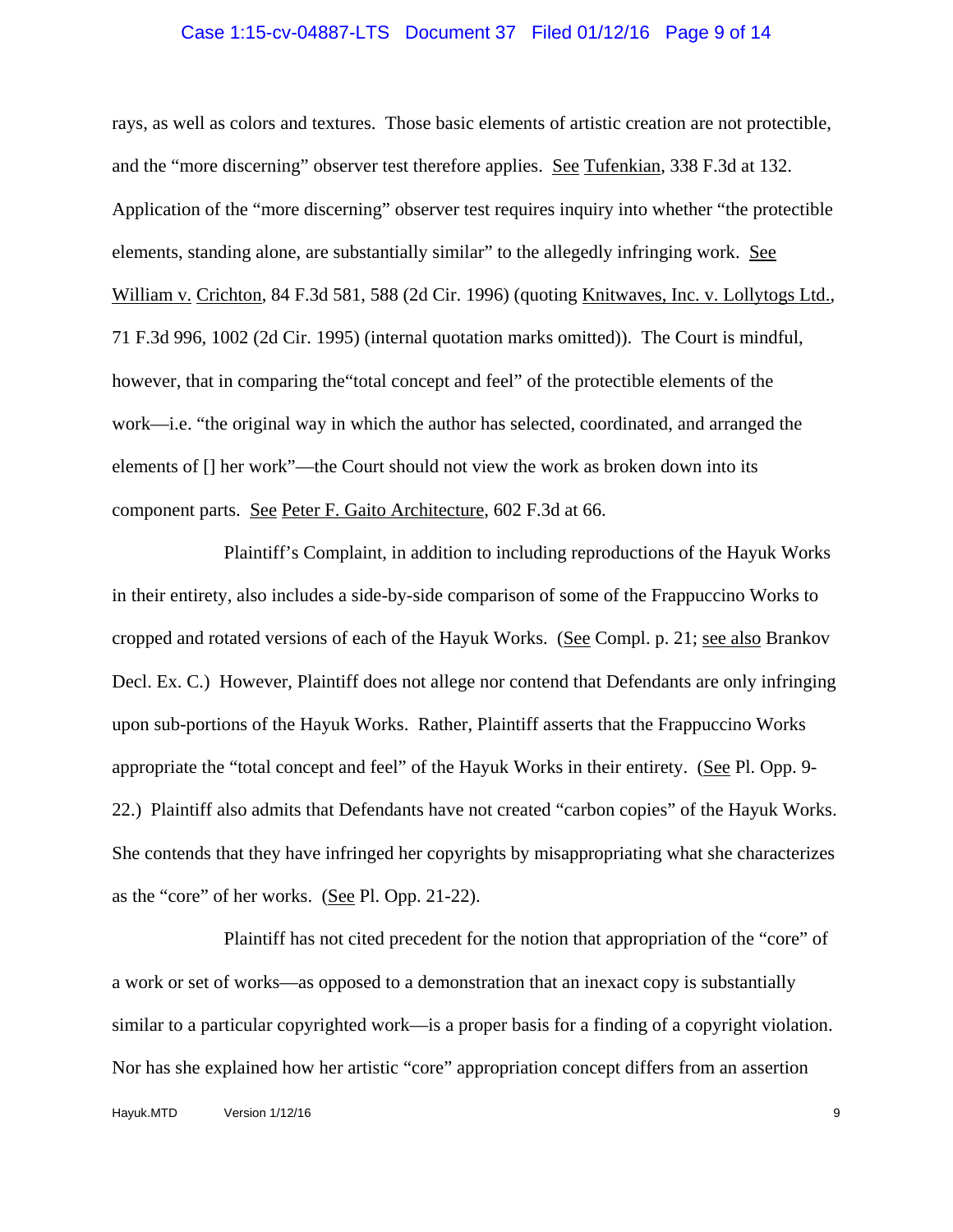#### Case 1:15-cv-04887-LTS Document 37 Filed 01/12/16 Page 10 of 14

that Defendants have copied her style or elements of her ideas, neither of which are protected by copyright law. See Judith Ripka Designs, Ltd., 935 F. Supp. 237, 248 (S.D.N.Y. 1996); see also Kroencke v. Gen. Motors Corp., 99 F. App'x 339, 340 (2d Cir. 2004). Rather, copyright law protects particular expressions of ideas. See Crichton, 84 F.3d at 587; Tufenkian, 338 F.3d at 132 n.4 ("Not everything original to a copyrighted work is protected. Thus, for example, because copyright law defends only 'expressions' and not 'ideas,' the concepts underlying an expression, however ingenious, remain free for anyone's taking.") Moreover, where "a given idea is inseparably tied to a particular expression" copyright protection to the expression may be denied "in order to avoid conferring a monopoly on the idea to which it inseparably is tied." Mannion, 377 F. Supp. 2d at 455-56 (citation omitted). Plaintiff's claims must therefore fail to the extent they are premised on the notion of appropriation of the "core" of her works and are not supported by a demonstration that particular Frappuccino Works are substantially similar to particular Hayuk Works.

Nor can Plaintiff state a viable copyright infringement claim by asserting that particular Frappuccino Works are substantially similar to isolated portions of the Hayuk Works, as she does in presenting her comparisons of Frappuccino Works to cropped and rotated images of areas of various Hayuk Works. (See, e.g., Compl. at p. 21.) Plaintiff's position in this regard finds no support in this Circuit's case law, which confirms that the "total concept and feel" standard means what it says—the ultimate question is whether, in light of similarities between the protectible aspects of a plaintiff's work and the allegedly infringing work, the concept and feel of the works as a whole is substantially similar. See Crichton, 84 F.3d at 590 ("a scattershot approach cannot support a finding of substantial similarity because it fails to address the underlying issue: whether a lay observer would consider the works as a whole substantially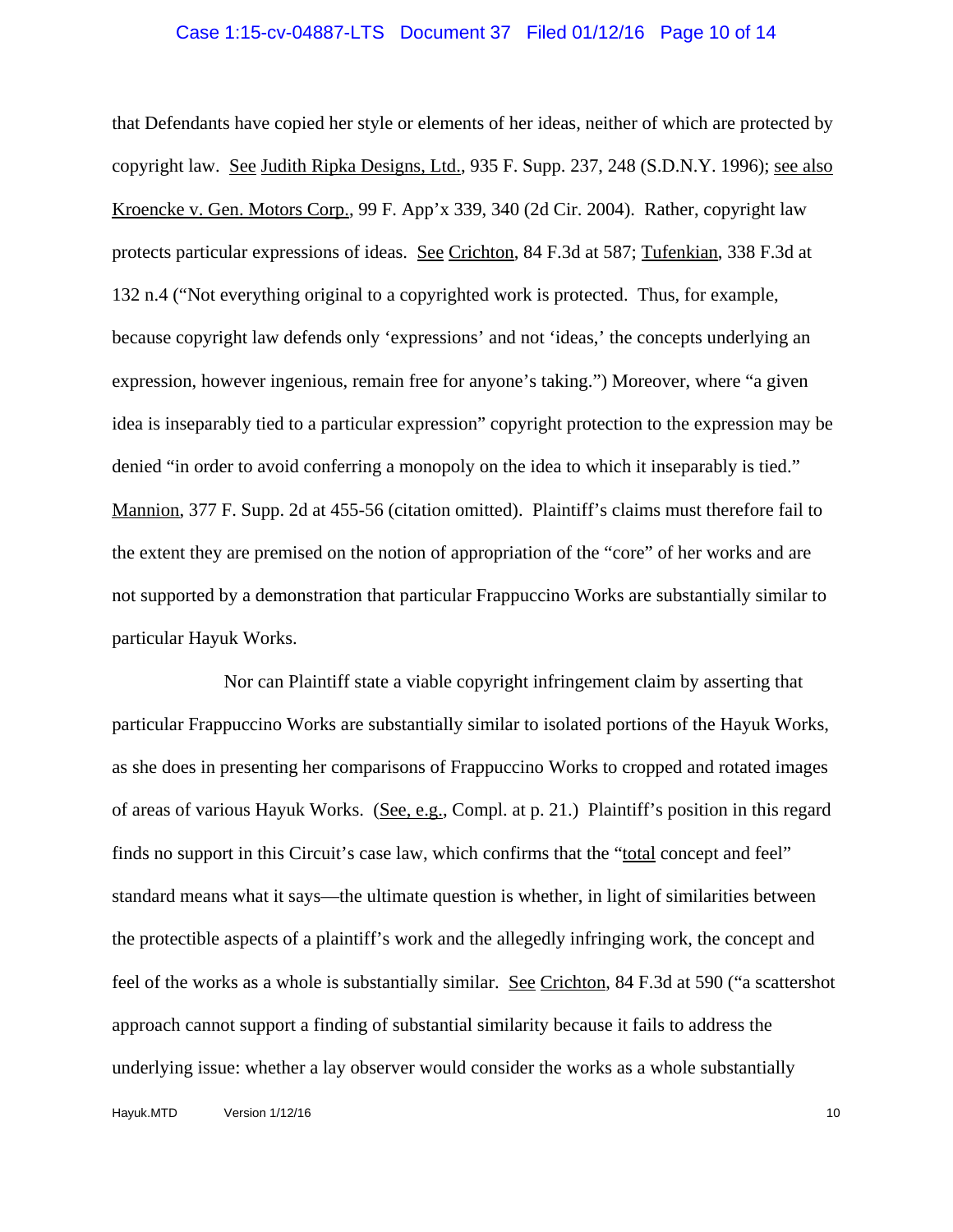# Case 1:15-cv-04887-LTS Document 37 Filed 01/12/16 Page 11 of 14

similar to one another"); Dean, 53 F. Supp. 3d at 648 (rotating and cropping to "bolster an infringement claim" is improper). Indeed, the Plaintiff's proposed test stands at odds with numerous cases in this district where courts, in applying the substantial similarity test, have found certain similarities to exist as to portions of an allegedly infringing work, but nonetheless held that substantial similarity did not exist because of overwhelming dissimilarities in the works when compared in "total concept and overall feel." See, e.g., Klauber Bros., Inc. v. Bon-Ton Stores, Inc., 557 F. App'x 77, 80 (2d Cir. 2014) (finding existence of "similar elements," but nonetheless concluding that substantial similarity was lacking because of the dissimilarities); Kroencke v. Gen. Motors Corp., 99 F. App'x 339, 340 (2d Cir. 2004) (despite sharing "a general stylistic sense" and certain similarities, the "total look and feel" of defendant's advertisement and plaintiff's works were very different); Dean, 53 F. Supp. 3d at 648-49 (despite acknowledging that images were "indisputably similar," court found that "differences between each of [the] works . . . overwhelm any superficial similarity.").

Applying this standard, the Court finds, as a matter of law, that none of the Frappuccino Works is substantially similar to "the total concept and feel" of protectible elements of any of the Hayuk Works. Although the two sets of works can be said to share the use of overlapping colored rays in a general sense, such elements fall into the unprotectible category of "raw materials" or ideas in the public domain. The far more dominant dissimilarities in the specific aesthetic choices embodied in the particular works distinguish them in total concept and feel and preclude a finding of substantial similarity. For example, Plaintiff demonstrates, through rotating and cropping, that certain angles used in Frappuccino Works create triangular or fan-like patterns that can also be found by studying isolated areas of the Hayuk Works. None of the Frappuccino Works, however, employs those patterns in a work that, like the Universe

Hayuk.MTD Version 1/12/16 11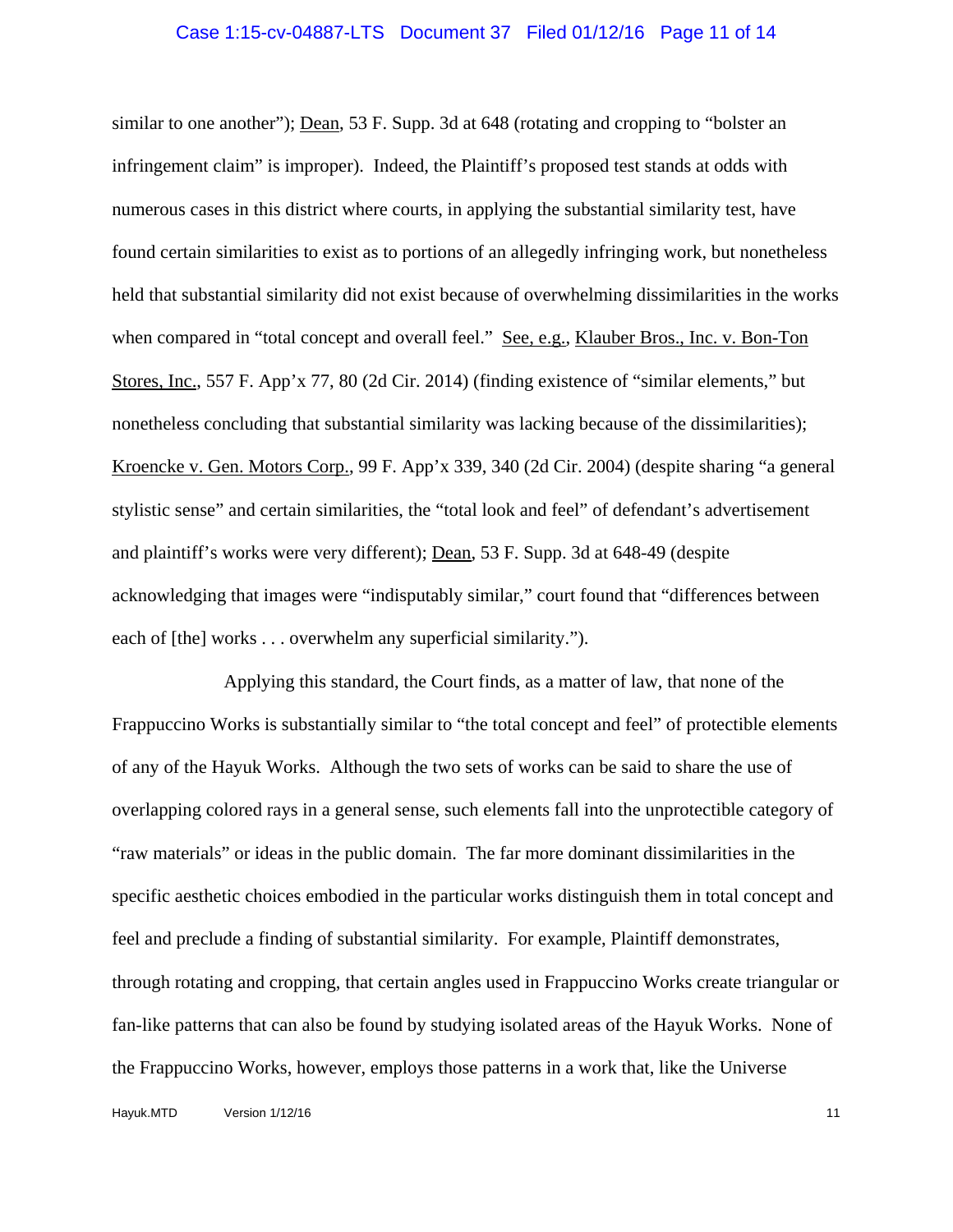## Case 1:15-cv-04887-LTS Document 37 Filed 01/12/16 Page 12 of 14

Works, combines lines and rounded shapes to present a diamond shaped center impression, the component rays of which terminate in rounded shapes containing planet-like circles that surround the central diamond shape. None of the Frappucino works presents, like Kites #1, an impression of a central quadrilateral formed by intersecting rays and lines. Nor does any of the Frappuccino Works combine physical angles and painted rays and lines to present a total look and feel of diamond shapes intersecting in an inexact manner, as in Plaintiff's Sexy Gazebo. Plaintiff's attempt to compare animations of intersecting lines in the Frappuccino Videos with her own static works likewise fails to demonstrate any substantial similarity of the kinetic video images to the total look, concept and feel of any of the Hayuk Works.

As the Second Circuit concluded in affirming the dismissal of the complaint in Peter F. Gaito Architecture, "it cannot be said that defendants misappropriated plaintiff['s] specific 'personal expression' . . . , but instead [defendants] merely used the unprotectable concepts and ideas contained in plaintiff['s] designs." Id. at 69; see also Klauber Bros., 557 F. App'x at 80 (affirming motion to dismiss where two designs "employ similar elements - curling sprigs, leaves, and flowers - placed in a similar spatial arrangement," but did not "convey a substantially similar aesthetic appeal"); <u>Dean</u>, 53 F. Supp. at 649-50 (finding that similarities in works "relate[d] to elements that are unprotected, such as ideas . . . or features taken from nature," but that "differences . . . overwhelm any superficial similarity").<sup>3</sup>

<sup>&</sup>lt;sup>3</sup> Cases cited by Plaintiff to support the proposition that dissimilarity between some aspects of the works will not automatically relieve the infringer of liability do not compel a contrary conclusion here. In Crichton, the court found that "nearly all the similarities between the works arise from noncopyrightable elements, and thus the district court correctly concluded that the works are not substantially similar." 84 F.3d at 588. In Burroughs v. Metro-Goldwyn-Mayer, Inc., the court, in a footnote cited by Plaintiff, stated that "copyright infringement may occur by reason of a substantial similarity that involves only a small portion of each work,"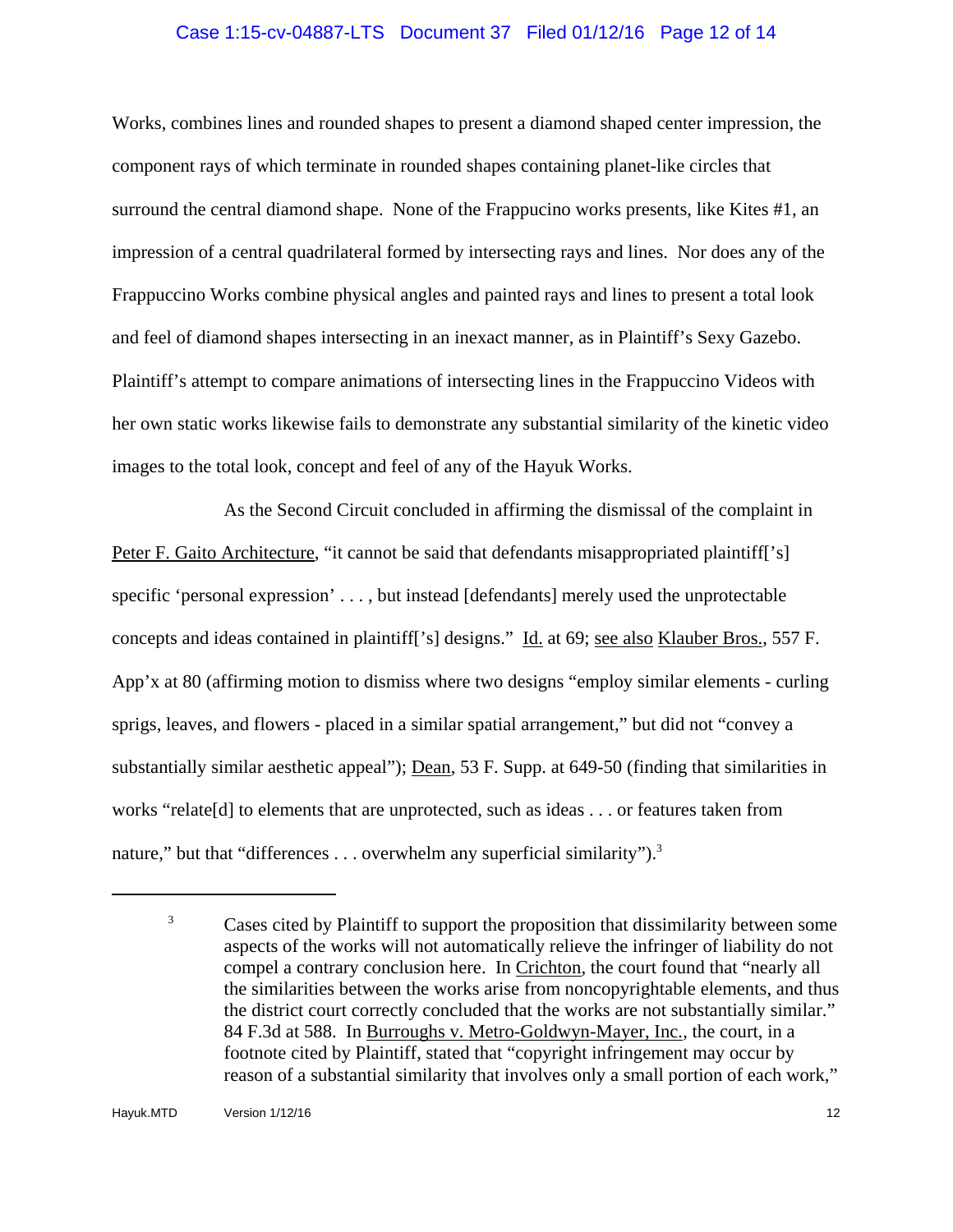### Case 1:15-cv-04887-LTS Document 37 Filed 01/12/16 Page 13 of 14

Likewise, what the Plaintiff has described as the "core" of her work in the aggregate, namely the use of overlapping colored rays, and colors and shapes, is tantamount to a set of unprotectible concepts or methods over which there can be no copyright monopoly conferred. See Mannion, 377 F. Supp. 2d at 455-56. The total concept and feel of the protectible expression of those ideas in the Hayuk Works and the expression of those ideas in the Frappuccino Works are not substantially similar. As explained above, the differences between each of the Hayuk Works and each of the Frappuccino Works "overwhelm any superficial similarity." See Dean, 53 F. Supp. 3d at 650. No reasonable jury, properly instructed, could find the works substantially similar. See Peter F. Gaito Architecture, 602 F.3d at 64. Plaintiff has thus failed to allege facts framing plausibly any cause of action for copyright infringement and her Complaint fails to state any direct infringement claim upon which relief may be granted. Because the Court finds that there is no claim stated for direct copyright infringement, Plaintiff's claim against 72andSunny for contributory infringement also must be dismissed. See Faulkner v. Nat'l Geographic Enter. Inc., 409 F.3d 26, 40 (2d Cir. 2005).

but went on to find that an intermediate work was not so similar to the cited small portion of the original work that it would have constituted infringement. 683 F.2d 610, 624 n. 14 (2d Cir. 1982). Moreover, as explained above, where inexact copying is alleged, the proper test is substantial similarity as to the total concept and feel of the entire work. (See supra pp. 10-11.)